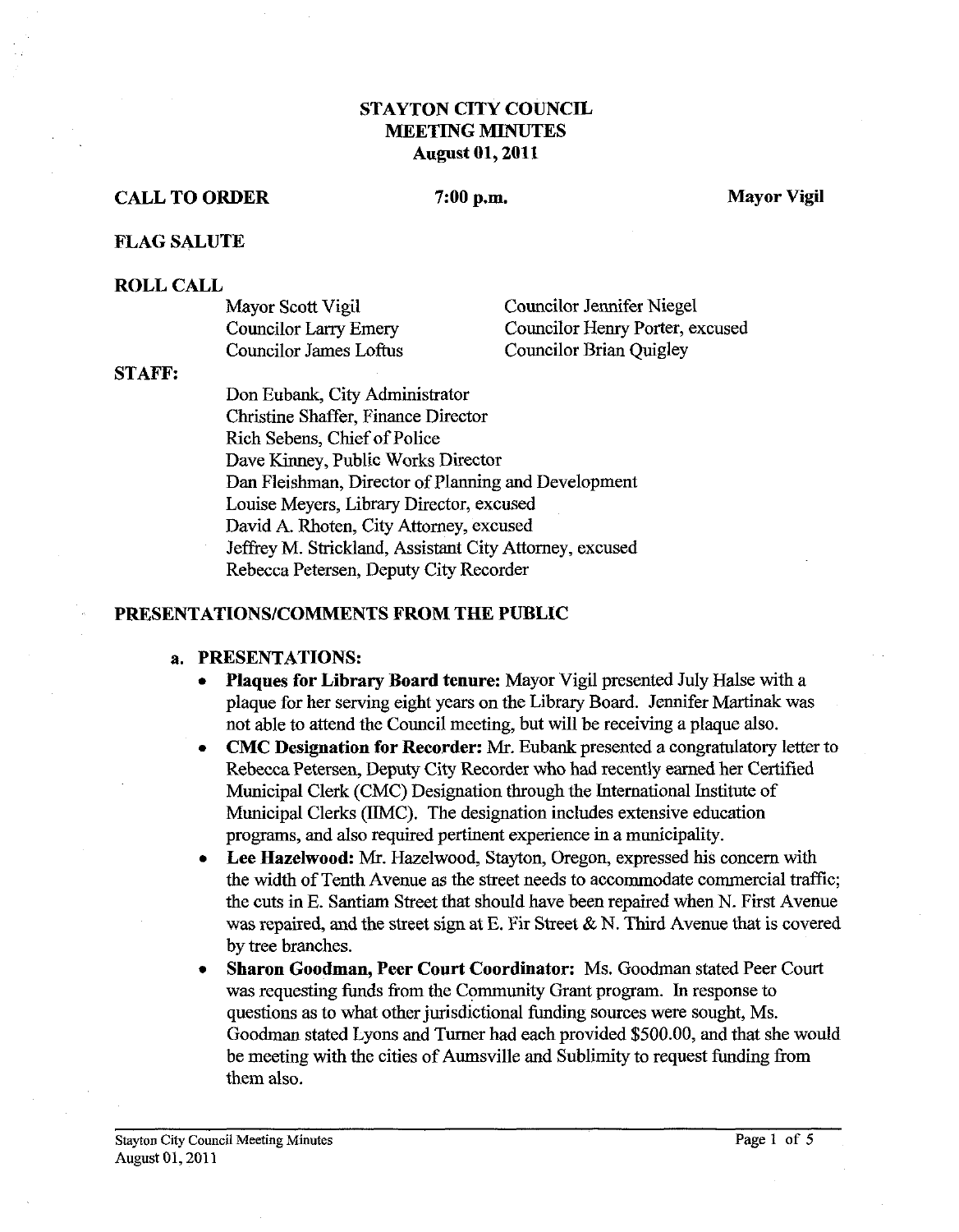**b. SPOTLIGHT: Geographic Information System (GIs) Update:** Mark Flande and Tony Astorga, Public Works employees presented an overview of the GIs for the water, sewer  $\&$  storm system they have been working on and using GPS to input information into the GIs.

# **ANNOUNCEMENTS**

**a. Additions to the Agenda:** There were none.

**b. Declaration of Ex Parte Contacts, Conflict of Interest, Bias, etc.:** Councilor Niegel declared that she is Board Chair and Fiscal Agent of the Friends of the Family, and a volunteer judge, and feels very strongly about kids programs and needed to extricate herself from discussions of the Community Grant Funds.

## **CONSENT AGENDA**

**a. City Council Meeting Minutes of July 18,2011** 

- **b. City Council Meeting Minutes of July 05,2011**
- **c. OLCC Change of Ownership Permit for Mick** & **Mom's**
- **d. Resolution No. 877 Old Mill Village Master Plan Development**

Councilor Emery pulled item d. of the consent agenda.

**Motion:** From Councilor Emery, seconded by Councilor Quigley, to approve items a, b, & c of the consent agenda as presented. **Motion passed:** 4:O.

Councilor Emery read a prepared statement regarding the Old Mill Village property, and the discussion that took place at the July 18<sup>th</sup> Council meeting regarding the ownership of Tracts A & C. During the discussion staff did not mention the easement and maintenance agreement between the Wampler LLC and the Santiam Water Control District (SWCD). Councilor Emery said the agreement puts the maintenance of 20' nearest the water as the sole responsibility of the SWCD. The Natural Resource Overlay District (NROD), states how the trees cool the water with shade, but the easement refers to no trees.

Councilor Quigley stated after the last Council meeting, he met with staff and toured the Old Mill Village property, and left with questions unanswered. Councilor Quigley said that the Council is setting precedence in using the code to establish open space in the community. Councilor Quigley further stated that he thought the Council needs to thoroughly research this and make sure it is being done for the right reasons. For the reasons that were discussed by Councilor Emery, Councilor Quigley thinks that the decision that was made at the last Council meeting needs to be vacated, and an executive session needs to take place to address issues and concerns the Council may have.

Councilor Loftus stated at the beginning of the proposal, the land was going to be given to the City and it wasn't until the final plan was just adopted it went from public ownership to private ownership.

Councilor Loftus stated that the previous Council was very clear in which Tracts of land the City desired to have as open space. "The fact that the Public Works Director, City Administrator, previous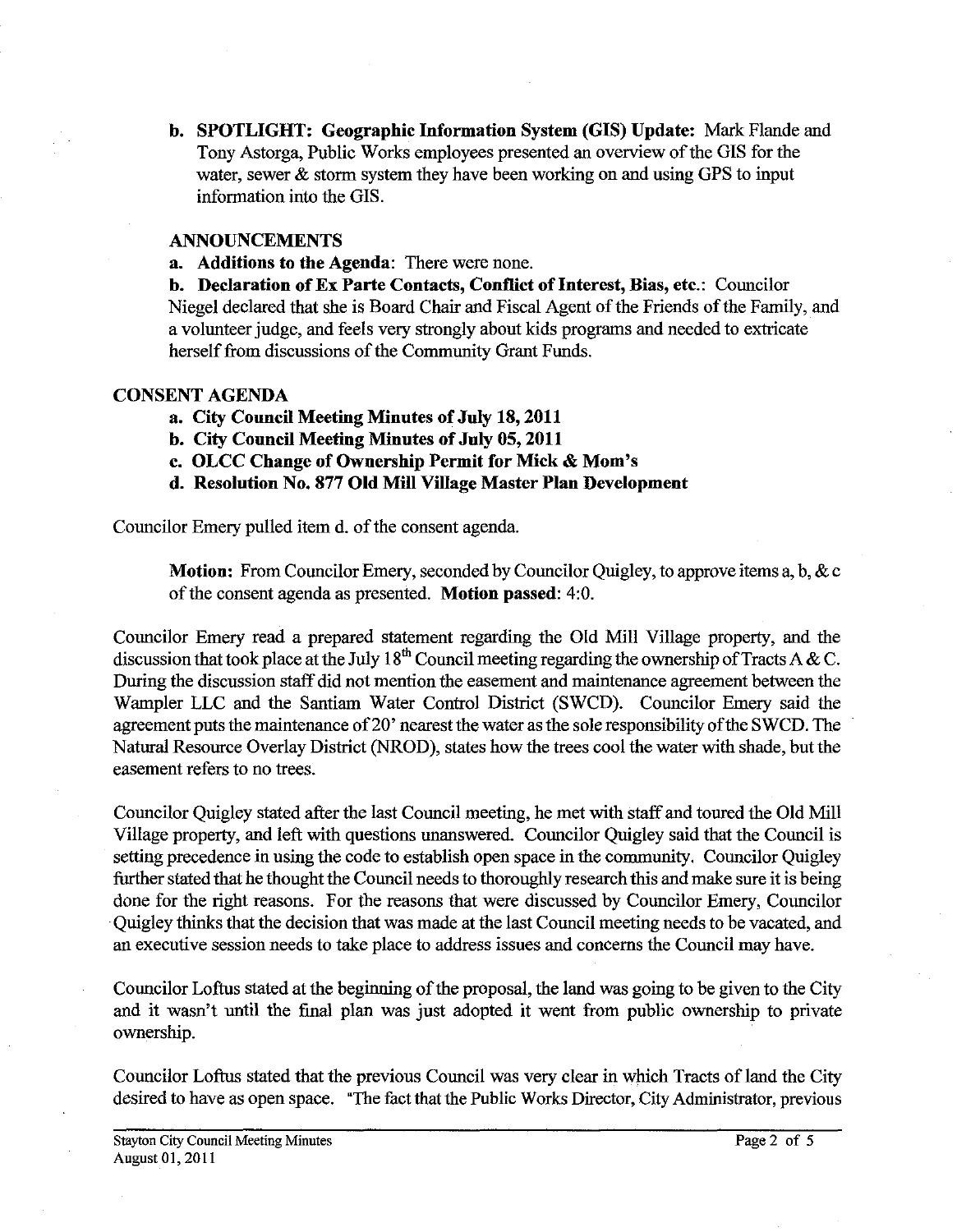Mayor and possibly current Mayor were involved with, I won't use duplicitous activities in which the citizens and tax payers and the State of Oregon were swindled. They were swindled because the City put in **\$200,000** of grant money, of man hours, of materials to put a bridge on the property. Then the City was required to purchase a lot for **\$30,000** to provide parking, to provide access to the bridge, and to provide a **50** to **100** year bio swale for the development. Councilor Loftus stated he agreed with Councilor Emery that staff intentionally did not provide the Council with the information, so that the Council could make an informed decision. They fed it to us only when they think it will benefit what they are trying to accomplish."

Councilor Niegel stated the Council was informed when the City purchased the lot that they would be getting it along with the other Tracts of land, then at the last meeting the Council was informed the City would not be getting the land and it seemed a little bit like bait and switch. In reviewing previous maps there were up to **30,000** square feet of open space and now there is only **2,000** square feet, the trail system is very important and should be continued along the waterways.

Councilor Quigley stated the reason he would like to table the discussion and hold a work session is to start with a clean slate and have the Council given all of the information that they were last time. Mayor Vigil stated he wished to make it clear that the Council had never made a decision on the ownership of the open space, having access was one thing but the ownership was not decided on previously. The open space will always be there no matter who owns it. The plan shows for public access to the trails system, the only issue is the ownership of the open spaces.

**Motion:** From Councilor Quigley, to schedule an Executive Session to determine the ownership of the open space in Old Mill Village Master Plan Development.

**Discussion:** Councilor Loftus stated a more appropriate motion would be to table the discussion on Resolution No. 877 regarding the open space, and move to an Executive Session.

**Motion died** due to lack of second.

**Motion:** From Councilor Loftus, seconded by Councilor Quigley, to table Resolution No. 877 regarding ownership for the open space in the Old Mill Village Master Plan Development, and to move to an executive session where it can be discussed.

# **Motion passed: 4:O.**

Mr. Kinney stated and Executive Session might not be the proper meeting to discuss the ownership for the open space, it may need to be a work session.

# **PUBLIC HEARINGS - None.**

# **UNFINISHED BUSINESS** -None.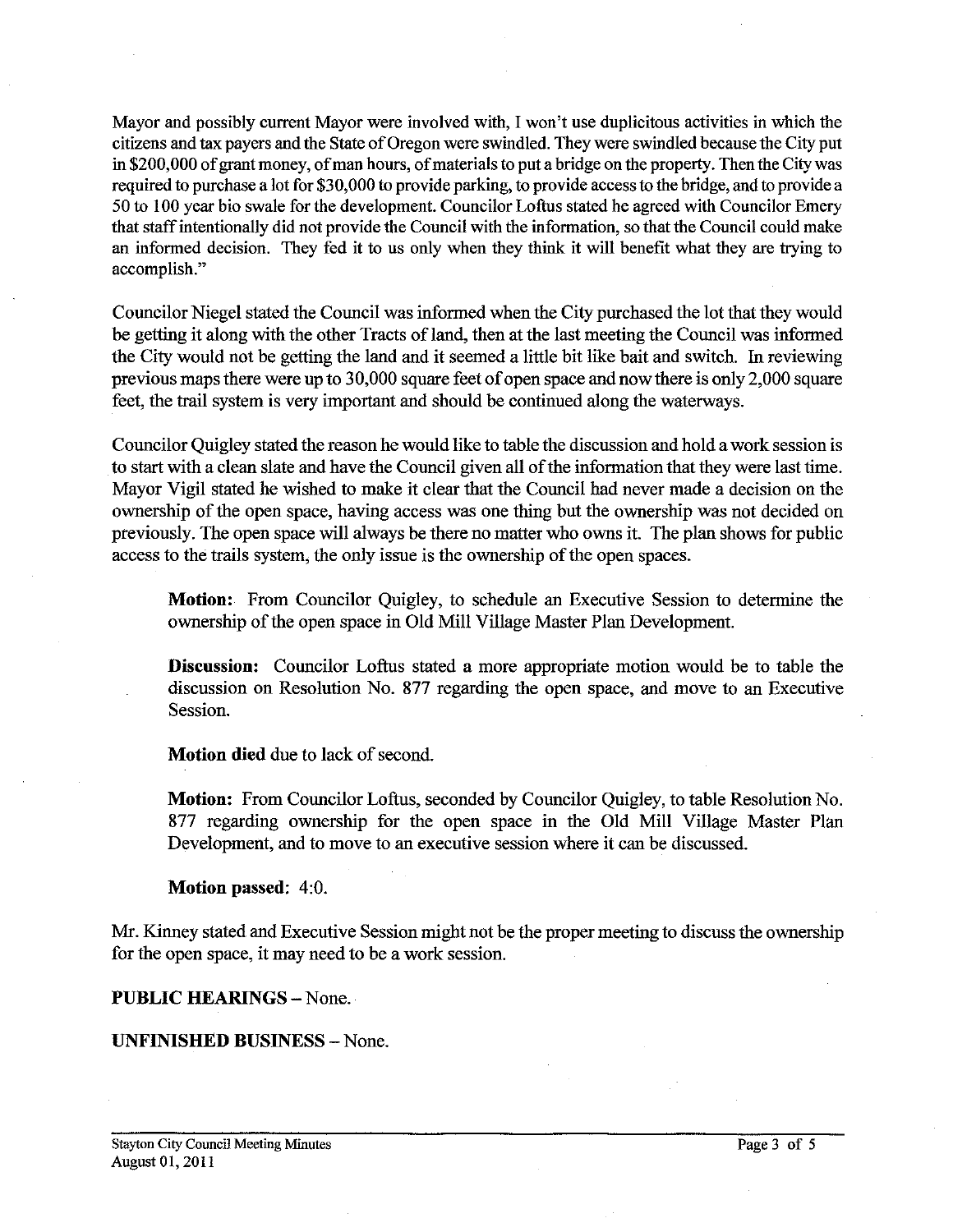## **NEW BUSINESS**

#### **Community Grant Applications**

- **a. Staff Report:** Ms. Shaffer reviewed the staff memorandum included in the packet materials.
- **b. Council Deliberation:** Councilor Loftus provided grant amounts that he thought would be good numbers.

## **c. Council Decision**

**Motion:** From Councilor Loftus, seconded by Councilor Emery, to award Community Grant Funds in the amounts of \$1500 to Santiam Youth Peer Court; \$600 to the YMCA; \$500 to the Santiam Heritage Foundation; \$700 to GROW North Santiam; \$400 to the Santiam Senior Center and \$300 to Boy Scout Troop 50.

**Discussion:** Councilor Loftus asked if Community Grant funds could be utilized to research a Boys/Girls Club location in Stayton. Mr. Eubank stated previous Councils concerns regarding competing with the YMCA, and that the Boys and Girls Club conducts there own research when looking to locate in an area.

**Motion passed:** 3:0, **1** abstain (Niegel)

## **STAFFICOMMISSION REPORTS**

## **Public Works Director** - **Dave Kinney**

**a. Public Works Update: Mr.** Kinney reviewed various public works projects.

## **PRESENTATIONSICOMMENTS FROM THE PUBLIC**

Jim Wampler: Mr. Wampler stated his frustration with the project they started a few years ago. They thought it would be a good development and seemed to be supported by the Council. Councilor Loftus supported property rights, then, recently he changed to the publics rights. The whole project is no fun any longer.

Lee Hazelwood: Mr. Hazelwood stated his disappointment with unmowed lawns and weeds growing up all over the city. The City should be able to help those that cannot take care of their lawns, and asked if the City notifies property owners of the violations. Mr. Fleishman stated he had sent out 20 letters for overgrown lawns/weeds. Some were mowed and others were not, so he sent out more letters and the code requires a 10 day notice before the City can take action.

## **BUSINESS FROM THE CITY ADMINISTRATOR**

**Mr.** Eubank stated the Council Protocol had been stretched in tonight's meeting, and that it should be curtailed in order to get business done. He reminded Councilors of the decorum that had been established previously.